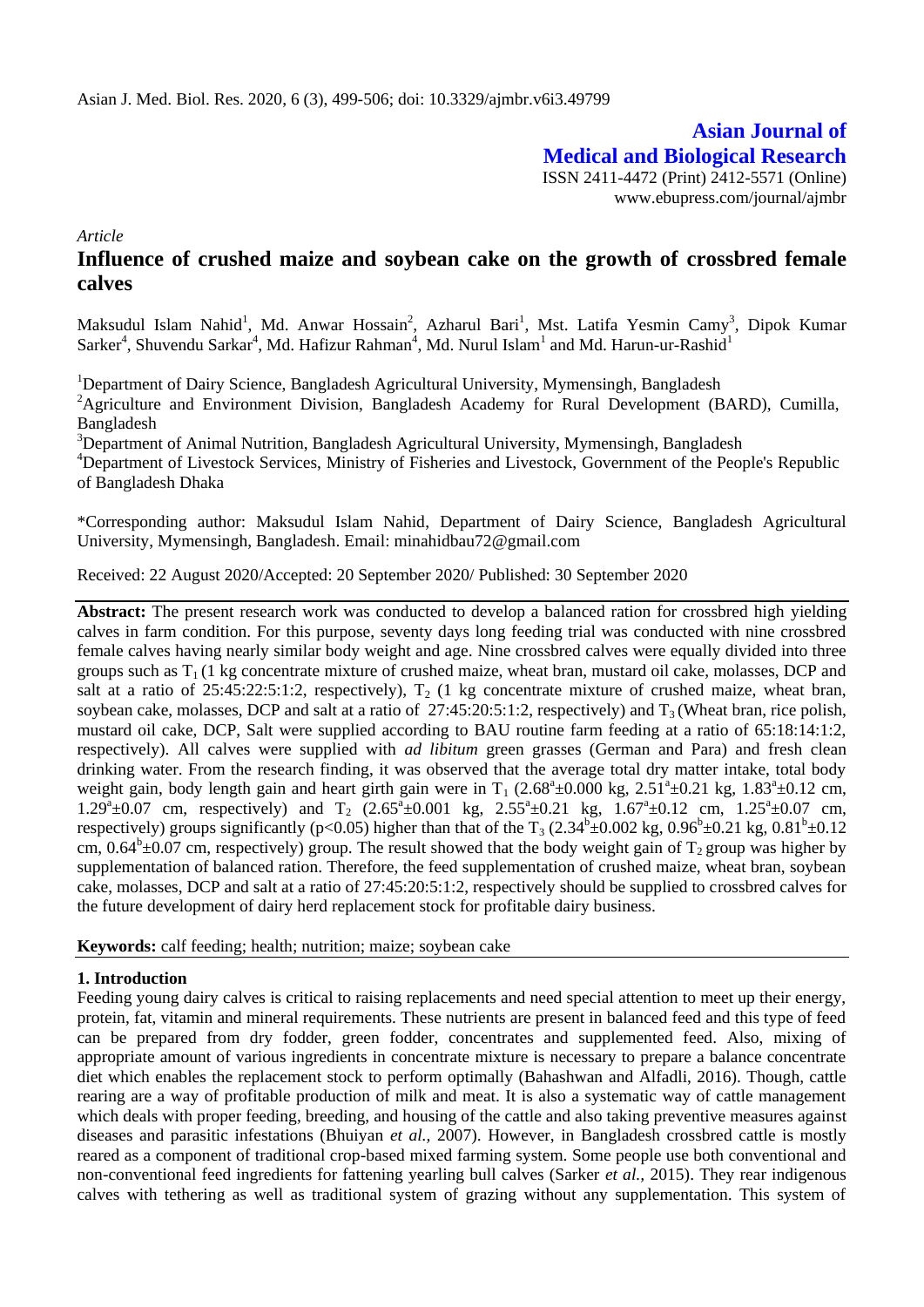production causes reduced growth and poor reproductive performance, which in turn, results severe economic losses. As a result, a huge amount of calves does not possess the potential growth in the long run.

Crossbreds of Bangladesh include Sahiwal-Pabna cross, Friesian-Pabna cross, Sahiwal-Local cross and Friesian cross and their milk production are 1240, 1460, 728 and 1800 litres per lactation respectively (DLS, 2019). In Bangladesh, crossbred cattle cannot achieve their production potentialities properly due to harsh environmental conditions, non-availability of balanced feed and green forage, unskilled management, and lack of knowledge about health care. In fact, crossbred cattle have a higher nutritional requirement and better adaptability than pure breeds (Banglapedia, 2014). The productive performances of the crossbred cows may differ from that of the indigenous ones living in different geographical areas where harsh environmental condition exists (Alam *et al.,* 2001).

Crushed maize plays an important role for balancing diet of calves because maize is high energy rich grain which is high in starch and oil and low in fibre. Maize contains about 70% starch, 85-90% TDN, 4% oil and about 8-12% protein. It contains starch which composed of about 25% amylase and 75% amylopectin (Abdelgadir *et al.,* 2010; Eastham *et al.,* 2018). The starch of maize is more slowly digested in the rumen than that of the other grains and at high levels of feeding a proportion of starch passes into the small intestine, where it is digested and absorbed as glucose. Moreover, to develop feeding standard nutrient requirement is prerequisite. Nutrition plays a major role in attaining the proper weight at proper time (Gerbert *et al.,* 2018). Dietary protein is essential for growth and development of tissues. However, protein receives the most attention because it is the most expensive component of the diet for the young calf (Davis and Drackley, 1998). Energy and protein are most critical nutrients influencing animal productive performance under tropical/ subtropical environment conditions (Shahzad *et al.,* 2010). The livestock production industry in Bangladesh has been using the feeding standards and management techniques prescribed by the scientific organizations of western countries which are based on data adapted to their existing climate and condition. So, a balanced feed for standard growth, particularly nutrient requirements, developed through research by using crossbred cattle is of high importance. However, reports on the nutrient requirements of crossbred calves are scanty and limited information is available particularly on the contribution of dietary energy and protein to the growth performance of these animals under Bangladesh condition.

Therefore**,** the present study was performed to develop a suitable balanced feed by using crushed maize and soybean cake for the better growth of crossbred female calves and to monitor their body weight gain, heartgirth, body length and wither height between treated and control groups of crossbred female calves.

# **2. Materials and Methods**

The experiment was conducted on crossbred high yielding baby calves for monitoring the changes in dry matter intake, daily live weight gain and different body measurements. The entire research activities encompasses the selection of animals, collection of feedstuffs, diet formulation, management and feeding of animals, leftover recording at every morning, proximate analysis of feedstuffs and parameter studied at 7 days intervals.

### **2.1. Experimental site and duration**

The experiment was conducted at Bangladesh Agricultural University Dairy Farm (BAUDF), Department of Dairy Science, Bangladesh Agricultural University (BAU), Mymensingh-2202, Bangladesh. Total duration of the experiment was 70 days from 21th June to 31th August, 2016 of which first 10 days were adjustment period.

### **2.2. Experimental animals**

Nine crossbred (Friesian crossbred and Sahiwal crossbred) female calves were selected from the Bangladesh Agricultural University Dairy Farm. The average age of the calves was about 7 months and they were almost similar in age, body weight and general condition.

### **2.3. Collection of feed ingredients**

Feed ingredients such as wheat bran, mustard oil cake, soybean meal, crushed maize, DCP and common salt were purchased from local market of Mymensingh. Para and German grasses were cultivated in the fodder plot of BAUDF.

### **2.4. Layout of the experiment**

Nine crossbred (Friesian and Sahiwal crossbred) female calves at the age of about seven months were used in this experiment. The calves were divided into three groups (Table 1). The calves of different groups were selected unbiasedly in terms of body weight and general health condition.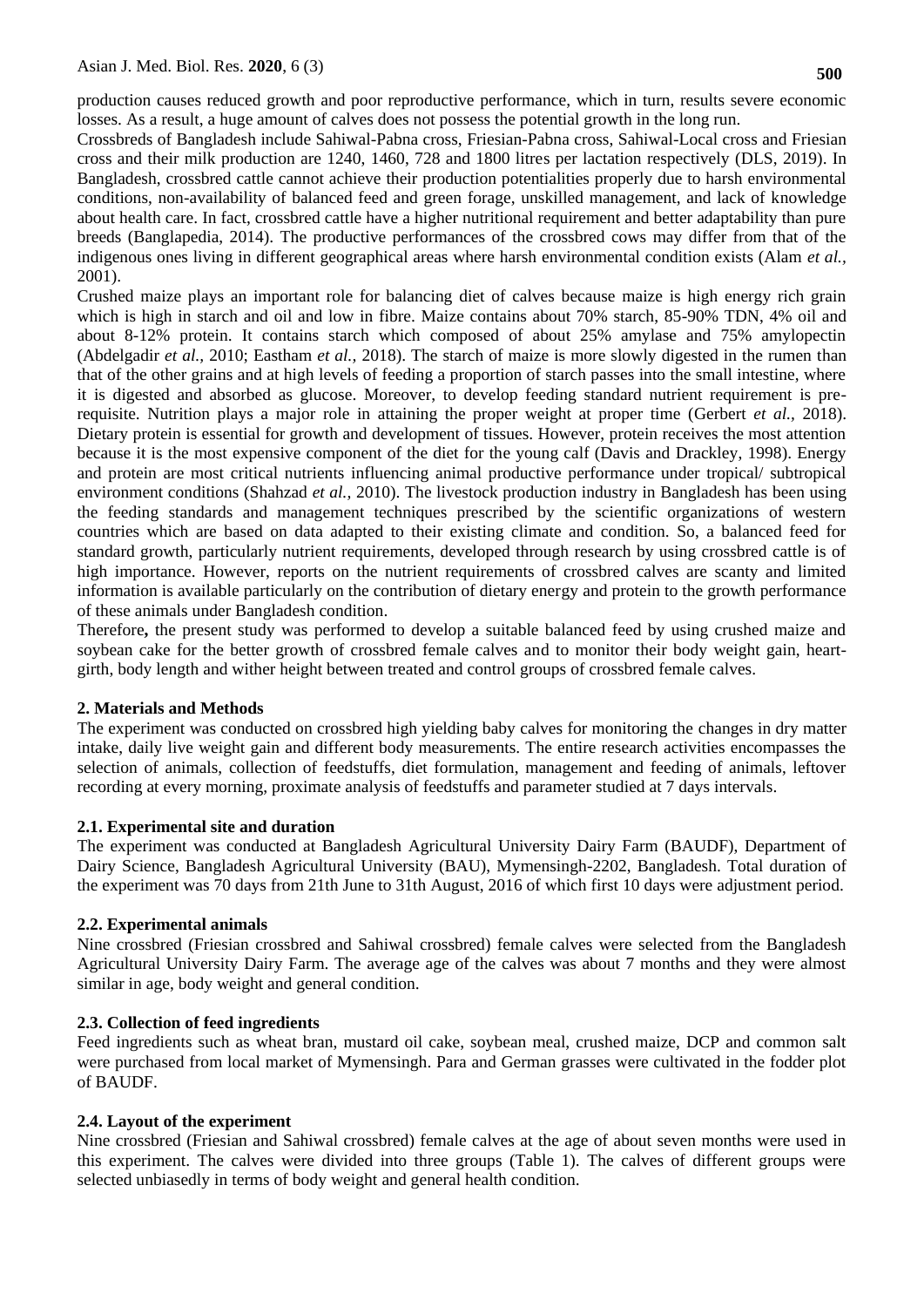| Group          | Tag | <b>Initial</b><br>body | Initial body  | Initial wither | Initial heart | Age of<br>the | Average age of |
|----------------|-----|------------------------|---------------|----------------|---------------|---------------|----------------|
| No.            | No. | weight $(Kg)$          | length $(cm)$ | height (cm)    | $girth$ (cm)  | animal        | the animal     |
|                | 561 | 73                     | 88.9          | 86.86          | 92            | 08 M 06 D     |                |
| $T_1$          | 559 | 83                     | 86.36         | 90.42          | 97            | 08 M 12 D     | 07 M 18 D      |
|                | 585 | 69                     | 81.28         | 90.80          | 90            | 06 M 06 D     |                |
|                | 571 | 81                     | 87.63         | 89.40          | 96            | 07M10D        |                |
| T <sub>2</sub> | 564 | 95                     | 91.44         | 92.71          | 102           | 08 M 01 D     | 07 M 16 D      |
|                | 572 | 67                     | 78.74         | 86.36          | 89            | 07 M 09 D     |                |
|                | 560 | 81                     | 81.28         | 88.90          | 96            | 08 M 07 D     |                |
| $T_3$          | 552 | 67                     | 81.28         | 83.82          | 89            | 10 M 01 D     | 07 M 28 D      |
|                | 586 | 47                     | 74.93         | 76.45          | 77            | 05 M 16 D     |                |

### **Table 1. Layout of the experiment.**

 $(M=$  month,  $D=$  day)

### **2.5. Ration supplied to the animals**

The calves of the  $T_1$  group were supplied with *ad libitum* green grass and concentrate mixture (crushed maize, wheat bran, mustard oil cake, molasses, DCP and salt at a ratio of  $25:45:22:5:1:2$ , respectively);  $T_2$  group was supplied with *ad libitum* green grass and concentrate mixture (crushed maize, wheat bran, soybean cake, molasses, DCP and salt at a ratio of  $27:45:20:5:1:2$ , respectively) and  $T_3$  group was supplied according to BAU routine farm feeding (Wheat bran, rice polish, mustard oil cake, DCP, Salt at a ratio of 65:18:14:1:2, respectively) (Table 2).

#### **Table 2. Ingredients of the concentrate mixture used in this experiment.**

| SL No. | Ingredients $(\% )$ |                          | <b>Treatment group</b> |       |  |  |
|--------|---------------------|--------------------------|------------------------|-------|--|--|
|        |                     |                          | $T_{2}$                | $T_3$ |  |  |
|        | Crushed maize       | 25.0                     | 27.0                   |       |  |  |
| 2.     | Wheat bran          | 45.0                     | 45.0                   | 65.0  |  |  |
| 3.     | Rice polish         | $\overline{\phantom{0}}$ | $\sim$                 | 18.0  |  |  |
| 4.     | Mustard oil cake    | 22.0                     |                        | 14.0  |  |  |
| 5.     | Soybean cake        | -                        | 20.0                   |       |  |  |
| 6.     | Molasses            | 5.0                      | 5.0                    |       |  |  |
| 7.     | <b>DCP</b>          | 1.0                      | 1.0                    | 1.0   |  |  |
| 8.     | Salt                | 2.0                      | 2.0                    | 2.0   |  |  |
|        | Total $(\%)$        | 100                      | 100                    | 100   |  |  |

### **2.6. Methods of feeding**

A preliminary period of ten days was observed to adjust the animals with the experimental ration. Concentrate mixture was supplied 1 kg/day/calf to the calf in equal halves to the experimental calves twice a day i.e. at 7.00 AM and 12.30 PM. Green grasses were supplied *ad libitum* at 1.00 PM to the respective group of calves. All the calves had free access to the clean normal fresh drinking water for 24 hours.

### **2.7. Management of the animals**

During the whole of the experimental period, all calves were kept in a well-ventilated barn and barn was cleaned twice a day and washing of calves were done at morning and afternoon with the help of hose pipe. The water remains in the manger that supplied previous day were drained out at morning and after cleaning of manger fresh water were supplied. All the calves were allowed to go out once daily in the morning in front the house in the open ground for getting sunlight, exercise and free aeration. Regular supervision of experimental heifers shed made a better health management of animals and hygienically clean environment.

#### **2.8. Variables studied**

The calves were given experimental diet and leftover was collected in following morning before offering feed. Feed intake was calculated after subtracting leftover from the feed supplied. Thus, feed intake of each experimental calf was recorded in daily throughout the study period and finally the values were expressed as fresh and dry matter basis. Body weight (Kg), wither height (cm), body length (cm), heart girth (cm) gain was calculated at every 7 days interval throughout the experimental period.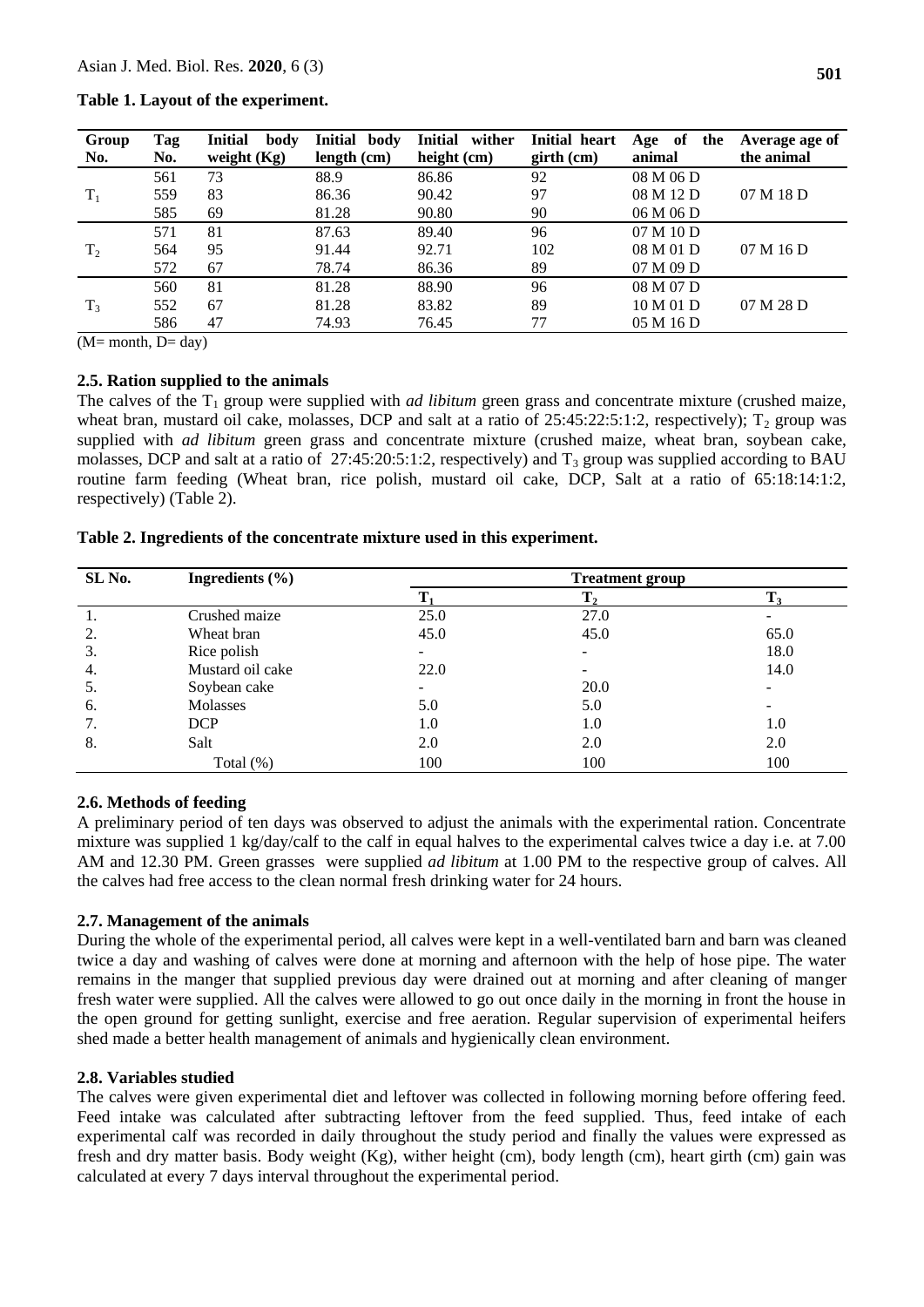### **2.9. Analysis of feed ingredients**

Composition of feed ingredients which have been used in this research work was analyzed in accordingly to the recommended method. For chemical analysis, feed samples were finely grounded at 8000 rpm by lab mill type grinding machine (Christry and Norris Limited, Process Engineers Chelmsford, England). Proximate analysis of feed samples were conducted according to the procedures of AOAC (2004) for determining the moisture, crude protein (CP), crude fiber (CF), ether extract (EE), ash and nitrogen-free-extract (NFE). All the feed samples were analyzed in duplicate and mean values were recorded (Table 3). These analyses were performed at Animal Nutrition Laboratory, BAU, Mymensingh-2202, Bangladesh.

| Table 3. Proximate composition (fresh basis) of concentrate mixtures used in different ration for feeding |  |  |  |  |
|-----------------------------------------------------------------------------------------------------------|--|--|--|--|
| calves of different groups.                                                                               |  |  |  |  |

| <b>Parameters</b> | <b>Experimental group</b> |       |       |  |  |  |
|-------------------|---------------------------|-------|-------|--|--|--|
|                   |                           |       |       |  |  |  |
| DM(%)             | 89.01                     | 89.00 | 88.50 |  |  |  |
| CP(%)             | 14.63                     | 15.00 | 13.00 |  |  |  |
| CF(%)             | 7.66                      | 7.56  | 8.05  |  |  |  |
| EE(%)             | 6.26                      | 6.30  | 5.20  |  |  |  |
| NFE $(%)$         | 50.94                     | 51.25 | 50.57 |  |  |  |
| Ash $(\%)$        | 9.15                      | 9.26  | 8.67  |  |  |  |

DM: Dry Matter; CP: Crude Protein; CF: Crude Fat; EE: Ether Extract; NFE: Nitrogen-Free Extract.

### **2.10. Data analysis**

Repeated Measures Analysis of Variance (ANOVA) in Completely Randomized Design (CRD) was performed to investigate the effect of different treatment on dry matter intake, body weight gain, body length gain, wither height gain and heart girth gain of crossbred baby calves (Zar, 2002). Tukey's HSD test was also done to compare the treatment means.

### **3. Results and Discussion**

In this experiment evaluation of balanced feed on the growth performances of dairy herd replacement stock of high yielding crossbred female calves was performed.

### **3.1. Effect of dry matter intake (DMI) on calves**

The average daily dry matter intake of  $T_1$ ,  $T_2$  and  $T_3$  groups were shown in Table 4. It is revealed from the study that dry matter intake of calves increasing significantly. The highest average DMI was found in  $9<sup>th</sup>$  week (70) days) and which were  $3.05\pm0.29$  kg,  $2.9\pm0.11$  kg and  $2.45\pm0.15$  kg in T<sub>1</sub>, T<sub>2</sub> and T<sub>3</sub> group, respectively (Table 4).

|  | Table 4. Effect of feeding crushed maize and soybean cake on dry matter intake of calves during the |  |  |  |  |  |  |  |
|--|-----------------------------------------------------------------------------------------------------|--|--|--|--|--|--|--|
|  | experimental period of 9 weeks.                                                                     |  |  |  |  |  |  |  |

| Dry matter intake<br>$(Kg$ / week) | $\mathbf{T}_1$        | $\mathbf{T}_2$        | $T_3$               | Level of significance |
|------------------------------------|-----------------------|-----------------------|---------------------|-----------------------|
| 1st week                           | $2.40^{\circ}$ ±0.29  | $2.45^{\circ}$ ±0.06  | $2.2^b \pm 0.03$    | $\ast$                |
| $2nd$ week                         | $2.45^{\circ}$ ±0.2   | $2.5^a \pm 0.18$      | $2.2^b \pm 0.15$    | $\ast$                |
| $3rd$ week                         | $2.45 \pm 0.1$        | $2.5 \pm 0.15$        | $2.5 \pm 0.2$       | <b>NS</b>             |
| $4th$ week                         | $2.60^{\circ}$ + 0.3  | $2.55^{\circ}+0.25$   | $2.3^b \pm 0.11$    | $\ast$                |
| $5th$ week                         | $2.65^{\circ}$ ±0.012 | $2.65^{\circ}$ ±0.2   | $2.3^b \pm 0.12$    | $\ast$                |
| $6th$ week                         | $2.80^a \pm 0.15$     | $2.7^{\circ}$ ±0.18   | $2.34^{b} \pm 0.16$ | $\ast$                |
| 7 <sup>th</sup><br>week            | $2.90^{\circ}$ + 0.2  | $2.8^a \pm 0.05$      | $2.4^b \pm 0.07$    | $\ast$                |
| 8 <sup>th</sup><br>week            | $2.90^a \pm 0.15$     | $2.8^{\degree}\pm0.2$ | $2.4^b \pm 0.17$    | $\ast$                |
| 9 <sup>th</sup><br>week            | $3.05^a \pm 0.29$     | $2.9^a \pm 0.11$      | $2.45^b \pm 0.15$   | $\ast$                |

a,b,c Different superscript in a single row indicates a significant difference ; \* = Significant at 5% level; NS = Non significant

It is revealed from the study that dry matter intake of calves increasing significantly. The obtained results supported by the findings of Palczynski *et al.* (2020) and Sudhakar *et al.* (2002). Palczynski *et al.* (2020)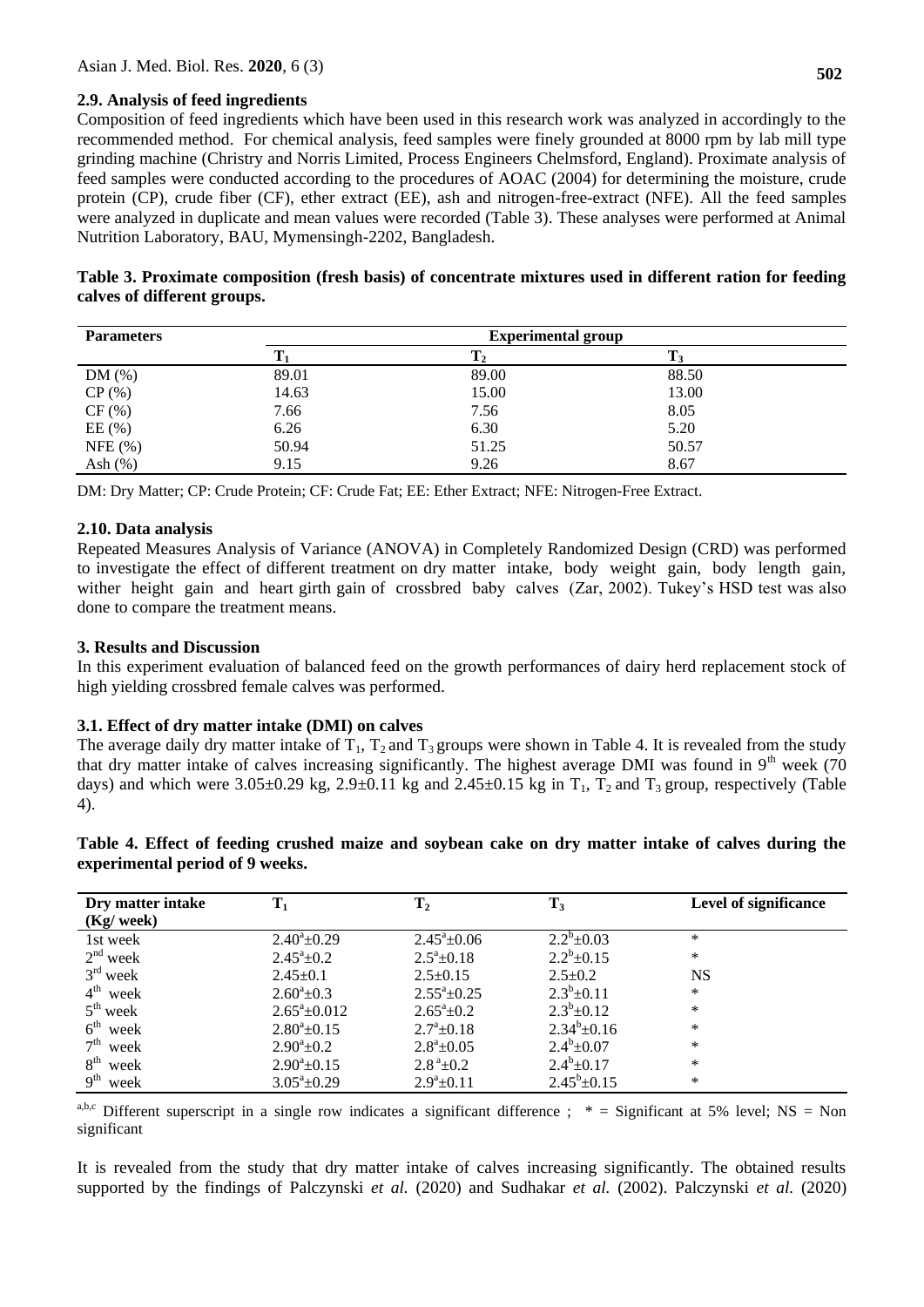reported that balanced feed supplementation with UMB increased daily dry matter intake and Sudhakar *et al.* (2002) observed significant difference (p>0.01) in average daily dry matter intake in buffaloes fed UMMB supplemented ration. Prasad and Agarwal (1996) worked with 18 crossbred heifers and CP content of concentrate mixture fed to group  $T_1$ ,  $T_2$  and  $T_3$  was 24, 28 and 32% respectively. Prakash *et al.* (2006), Jadhav and Deshmukh (2001) reported that high protein diet influenced remarkably to increase CP and DCP intake that was responsible for the deposition of protein in animal body.

# **3.2. Effect on body weight gain (BWG)**

Throughout the experimental period resultant average total BWG of  $T_1$ ,  $T_2$  and  $T_3$  groups are shown in Table 5. After conducting 70 days period of the experiment, it was observed that average BWG was higher in crossbred calves of  $T_2$  group whereas the lowest BWG was found in  $T_3$  group. The average body weight gain of  $T_1$ ,  $T_2$  and  $T_3$  groups were 2.51±0.21 kg, 2.55±0.21 kg and 0.96±0.21 kg at  $7<sup>th</sup>$  day intervals over the period of study and significant difference (p>0.05) existed among the groups. The body weight gain per day for  $T_1$ ,  $T_2$  and  $T_3$  groups were  $0.383 \pm 0.038$ ,  $0.372 \pm 0.037$  and  $0.133 \pm 0.011$  kg, respectively (Table 5).

### **Table 5. Effect of feeding crushed maize and soybean cake on body weight gain of calves throughout the experimental Period of 9 weeks.**

| <b>Parameter</b>           |                     |                              |                     | Level of sig. |
|----------------------------|---------------------|------------------------------|---------------------|---------------|
| Initial body weight $(Kg)$ | $75 + 7.21$         | $81 + 14$                    | $65+17.08$          | -             |
| Final body weight (Kg)     | $98+9.54$           | $103.33 \pm 16.26$           | $73+17.77$          | $\sim$        |
| Body weight gain/day (Kg)  | $0.383^a \pm 0.038$ | $0.372^{\mathrm{a}}$ + 0.037 | $0.133^b \pm 0.011$ | ∗             |

a,b,c Different superscript in a single row indicates a significant difference :  $* =$  Significant at 5% level.

The results showed that there was significant differences  $(p<0.05)$  in live weight gain due to dietary energy and protein levels. This statement was in agreement with the findings of Limea *et al.,* 2009). Many researchers (Hango *et al*., 2007; Ayo, 2002; Ntakwendela *et al*., 2002; Morand–Fehr, 2005) reported that growth rate of ruminant increased with increasing level of energy and protein. The present findings are similar with the findings of Sukho (2008) and Kaewpila (2010) who reported that ADG of native calves were increased with the increasing metabolizable energy and protein intake.

### **3.3. Body length gain (BLG)**

The average initial and final body length of  $T_1$ ,  $T_2$  and  $T_3$  groups are shown in Table 6. Body length gain per day for group  $T_1$ ,  $T_2$  and  $T_3$  were 0.274 $\pm$ 0.021, 0.251 $\pm$ 0.015 and 0.122 $\pm$ 0.039 cm respectively.

### **Table 6. Effect of feeding crushed maize and soybean cake on body length of calves throughout the experimental period of 9 weeks.**

| <b>Parameter</b>          |                         |                        |                     | Level of sig. |
|---------------------------|-------------------------|------------------------|---------------------|---------------|
| Initial body length (cm)  | $85.51 \pm 3.88$        | $85.93 \pm 6.52$       | $79.16 \pm 3.67$    | -             |
| Final body length (cm)    | 102±2.65                | $101\pm5.57$           | $86.5 \pm 1.32$     | $\sim$        |
| Body length gain/day (cm) | $0.274^{\circ}$ ± 0.021 | $0.25^{\circ}$ + 0.015 | $0.122^b \pm 0.039$ | ∗             |

<sup>a,b,c</sup> Different superscript in a single row indicates a significant difference :  $* =$  Significant at 5% level.

# **3.4. Wither height gain (WHG)**

The average initial and final wither height of  $T_1$ ,  $T_2$  and  $T_3$  groups are shown in Table 7. Result implies that wither height gain of  $T_1$ ,  $T_2$  and  $T_3$  groups was 0.07 $\pm$ 0.005, 0.66 $\pm$ 0.000 and 0.067 $\pm$ 0.003 cm per day, respectively (Table 7).

### **Table 7. Effect of feeding crushed maize and soybean cake on wither height of calves throughout the experimental period 9 weeks.**

| <b>Parameter</b>            |                    |                    | л.                     | Level of sig.            |
|-----------------------------|--------------------|--------------------|------------------------|--------------------------|
| Initial wither height (cm)  | $89.36 \pm 2.17$   | $89.49 \pm 3.17$   | $83.05 \pm 6.26$       | ۰                        |
| Final wither height (cm)    | $93.7 \pm 1.84$    | $93.45 \pm 3.18$   | $87.12 \pm 6.28$       | $\overline{\phantom{a}}$ |
| Wither height gain/day (cm) | $0.07^b \pm 0.005$ | $0.66^a \pm 0.000$ | $0.067^{\circ}$ ±0.003 |                          |

a,b,c Different superscript in a single row indicates a significant difference :  $* =$  Significant at 5% level.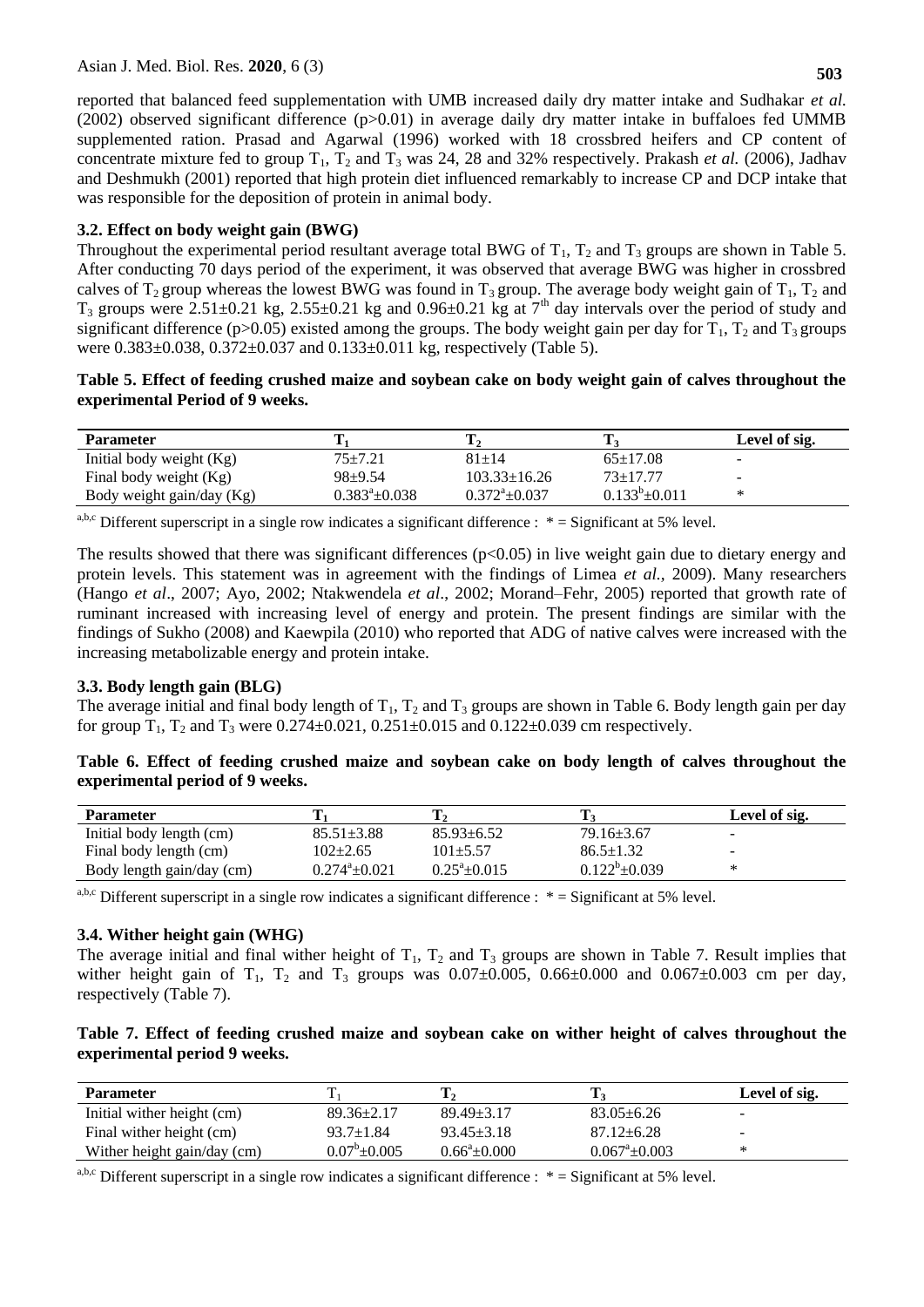The results of the present experiment agree with the findings of Firoza (2009) and Mukai (1990) reported that the heart girth and withers height of Japanese Black Cattle increased steadily during 1914-1985 by feeding rice straw or wild grass with concentrates.

### **3.5. Heart girth gain (HGG)**

The highest heart girth gain was found in calves of  $T_1$  groups by receiving *ad libitum* green grass and concentrate mixture. Throughout the experimental period resultant average heart girth gain of  $T_1$ ,  $T_2$  and  $T_3$ groups are shown in Table 8.

### **Table 8. Effect of feeding crushed maize and soybean cake on heart-girth of calves throughout the experimental period of 9 weeks.**

| <b>Parameter</b>          |                        |                     |                               | Level of sig. |
|---------------------------|------------------------|---------------------|-------------------------------|---------------|
| Initial heart-girth (cm)  | $93.00 \pm 3.61$       | $95.66 \pm 6.51$    | $87.33 \pm 9.61$              | -             |
| Final heart-girth (cm)    | 104.66±3.4             | $107+6.61$          | $93.16 \pm 9.22$              | -             |
| Heart-girth gain/day (cm) | $0.194^{\circ}$ ±0.003 | $0.189^a \pm 0.001$ | $0.097^{\mathrm{b}}\pm 0.006$ |               |

a,b,c Different superscript in a single row indicates a significant difference :  $* =$  Significant at 5% level.

This result was similar with the findings of Ferdous *et al.* (2010) who conducted an experiment on comparative study of the performance of buffalo calves and cow calves by feeding urea molasses block with straw based diet and found heart girth gain of cow and buffalo calves were 0.24±0.02 and 0.30±0.03 cm, respectively. The correlation between height and body weight is 0.97 reported by James (2002). Some authors reported a correlation of 0.605-0.97 between the heart girth and body weight. Moreover, Khan *et al.* (2009) also found a statistically non-significant higher heart girth value by using different energy level with animals aged above 2 years.

### **3.6. Effect of feeding crushed maize and soybean cake on DMI, BWG, WHG, BLG and HGG during the experimental period**

Highest DMI was found in  $T_1$  group followed by  $T_2$  group. Best BWG was observed in  $T_2$  group followed by  $T_1$ . During the experimental period maximum BLG, WHG and HGG were found in  $T_1$  group (Table 9).

**Table 9. Effect of feeding crushed maize and soybean cake on DMI, BWG, WHG, BLG and HGG at different treatment groups of calves during the experimental period of 9 weeks.**

| <b>Parameters</b>          |                       |                        | т                      | Level of sig. |
|----------------------------|-----------------------|------------------------|------------------------|---------------|
| Dry matter intake $(Kg/W)$ | $2.68^{\circ}$ ±0.000 | $2.65^{\circ}$ + 0.001 | $2.34^{\circ}$ + 0.002 | ∗             |
| Body weight gain(Kg/W)     | $2.51^a + 0.21$       | $2.55^a \pm 0.21$      | $0.96^{\rm b}$ ± 0.21  | $\ast$        |
| Body length gain (Cm/W)    | $1.83^a \pm 0.12$     | $1.67^{\rm a}$ +0.12   | $0.81^b \pm 0.12$      | ∗             |
| Wither height gain (Cm/W)  | $0.48 \pm 0.01$       | $0.44 \pm 0.01$        | $0.45 \pm 0.01$        | NS            |
| Heart girth gain $(Cm/W)$  | $1.29^a \pm 0.07$     | $1.25^a \pm 0.07$      | $0.64^b \pm 0.07$      | ∗             |

a,b,c Different superscript in a single row indicates a significant difference : \* = Significant at 5% level; NS = Non significant.

# **4. Conclusions**

The obtained results revealed from this study that dry matter intake, body length gain, wither height gain and heart girth gain were vary significantly among the experimental groups. So, it can be concluded that the concentrate mixture which contains crushed maize and soybean cake supplied with *ad libitum* green grass had positive effect on the growth of female baby calves than other types of ration. So, concentrate mixture containing crushed maize and soybean cake could be used for feeding crossbred female calves.

### **Conflict of interest**

None to declare.

### **References**

Abdelgadir AM, AB Izeldin and EE Ali, 2010. Effect of concentrate supplementation on growth and sexual development of dairy heifers. JASR, 6: 212-217.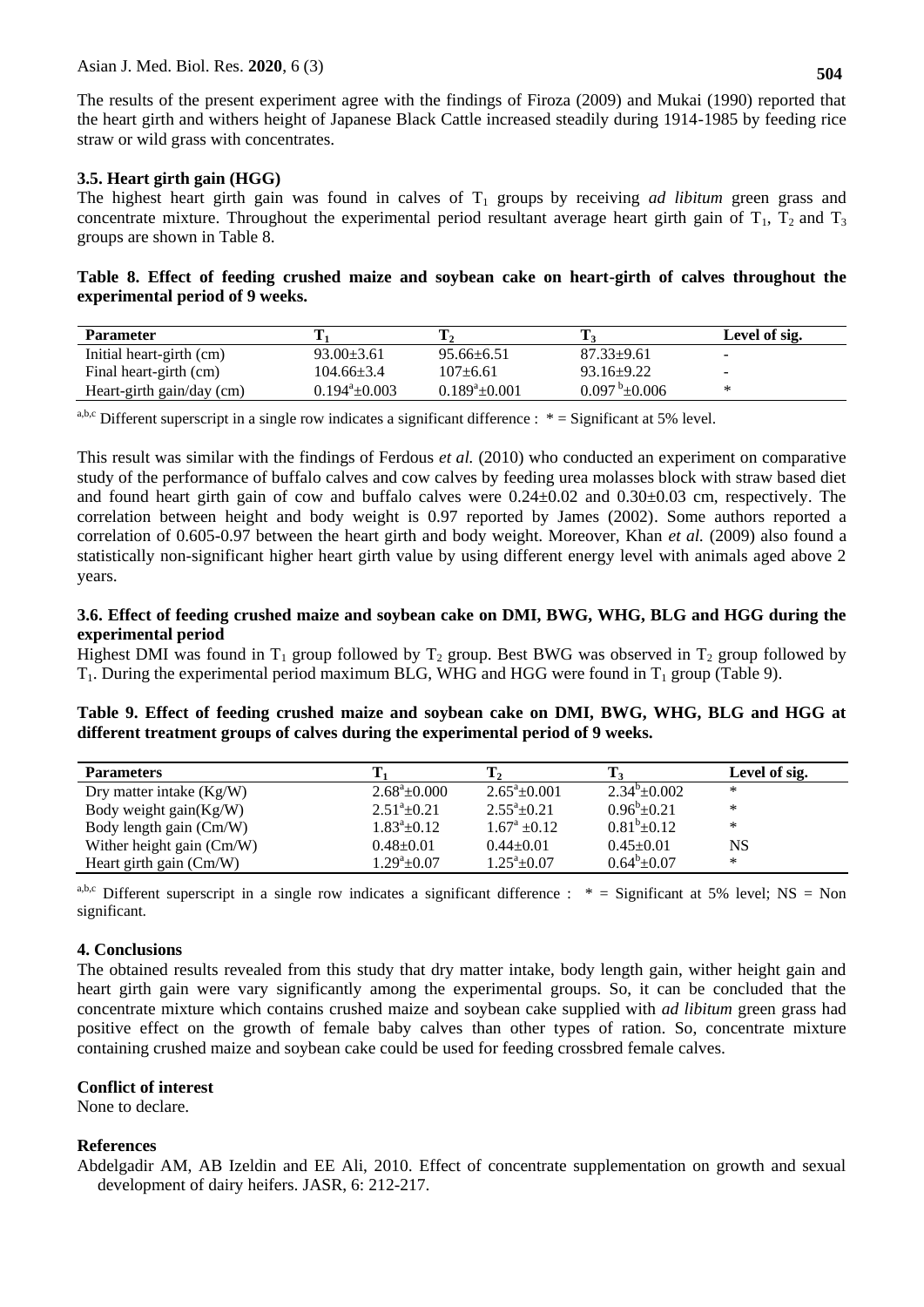- Alam KM, GS Ghosh, A Mondal and MA Akbar, 2001. Supplementation and puberty of zebu calves Bangladesh. BD Vet., 18: 1-8.
- AOAC (Association of Official Analytical Chemists), 2004. Official method of analysis. Seventeenth edition, Arlington, Virginia, USA.
- Ayo E, 2002. The use of waste brewer's yeast as a protein supplement for growing Tanzania goat fed low quality hay, MS Dissertation, AUA, Morogora. pp. 41-43.
- Bahashwan S and S Alfadli, 2016. Dam weight, udder score and body condition score effect on calf birth weight and preweaning daily gain in Dhofari cattle breed. Livest. Res. Rural. Dev., 28: 41.
- Banglapedi, 2014. National Encyclopedia of Bangladesh. URL: [http://en.banglapedia.org/index.php?title.Cattle](http://en.banglapedia.org/index.php?title.Cattle%20&%20oldid:15499)  [& oldid:15499.](http://en.banglapedia.org/index.php?title.Cattle%20&%20oldid:15499)
- Bhuiyan AKFH, MM Hossain and GK Deb, 2007. Indigenous cattle genetic resources of Bangladesh and a way forward to their development. Ban. J. Prog. Sci. Tech., 5: 105-112.
- Davis CL and JK Drackley, 1998. The Development, nutrition, and management of the young calf, Iowa State University Press and Ames, IA.
- DLS, 2019. Annual Progress Report. Department of Livestock Services., Farm gate, Dhaka.
- Eastham NT, A Coates, P Cripps, H Richardson, R Smith and G Oikonomou, 2018. Associations between age at first calving and subsequent lactation performance in UK Holstein and Holstein-Friesian dairy cows. PLoS ONE, 13: e0197764.
- Ferdous S, AKM Masum, MAS Khan and MA Islam, 2010. Comparative study of the performance of buffalo calves and cow calves by feeding urea molasses block with straw based diet. J. Bangladesh Agril. Univ., 8: 87–90.
- Firoza M, 2009. The effect of supplementation of concentrate mixture on the performance of heifer feeding straw based diet in farm condition, MS thesis, submitted to Department of Dairy Science, Bangladesh Agricultural University, Mymensingh.
- Gerbert C, D Frieten, C Koch, G Dusel, K Eder, T Stefaniak, J Bajzert, P Jawor and A Tuchscherer, 2018. Effects of ad libitum milk replacer feeding and butyrate supplementation on behavior, immune status, and health of Holstein calves in the postnatal period. J. Dairy Sci., 101: 7348–7360.
- Hango A, LA Mtenga, GC Kifaro, J Safari, DF Mushi, and VRM Muhikambele, 2007. A study on growth performance and carcass characteristics of small east African goats under different feeding system. Livest. Res. Rural Dev., 19: 221.
- Jadhav SE and SV Deshmukh, 2001. Evaluation of complete rations containing black gram straw and wheat straw in sheep. Indian J. Anim. Sci., 1: 190-193.
- James RE 2002. Growth standards and nutrient requirements. An Imprint of Elsevier Science California, USA. Encyclopedia of Dairy Sciences, 4: 2405-2411.
- Kaewpila C, 2010. Effect of energy intake level on digestibility, rumina fermentation, blood metabolite and growth performance in Thai native cattle, MS Thesis, Kho kaen University, Khon Kaen.
- Khan MJ, KJ Peters amd MM Uddin, 2009. Feeding strategy for improving dairy cattle productivity in small holder farm in Bangladesh. Bang. J. Anim. Sci., 38: 67–85.
- Limea L, M Boval, N Mandonnet, G Garcia, H Archimede and G Alexandre, 2009:. Growth performance, carcass quality and non-carcass components of indigenous caribean goats under varying nutritional densities. J. Anim. Sci., 87: 3770-3781.
- Morand-Fehr P, 2005. Recent development in goat nutrition and application: a review. Small Ruminant Res., 20: 225-243.
- Mukai F, S Tsuj, S Ohtagaki and Y Nambu, 1990. Body size and reproductive performance traits of a closed herd of Japanese Black Cattle. J. Anim. Breed Genet., 107: 282-290.
- Ntakwendela L, LA Mtenga, AE Pereka, SW Chenyambuga, GH Laswai, AE Kimambo and VRM Muhikamble, 2002. Effect of substituting sun flower seed cake with acacia tortillis pods as protein source in supplementary diets of small East Africa goat. Tanzania Journal of Agricultural Science, 5: 39-48.
- Palczynski LJ, ECL Bleach, ML Brennan and PA Robinson, 2020. Appropriate Dairy Calf Feeding from Birth to Weaning: "It's an Investment for the Future". Animals, 10: 116.
- Prakash B, TK Dutta and IA Siddique, 2006. Effect of plane of nutrition utilization and performance of barbari kids. Indian J. Anim. Nutr., 23: 29-33.
- Sarker YA, AH Miah, N Sharif, MH Himel, S Islam, RC Ray, TK Paul, MT Islam and MH Sikder, 2015. A retrospective study of common diseases at Veterinary Teaching Hospital, Bangladesh Agricultural University, Mymensingh. Bangl. J. Vet. Med., 13: 55–61.